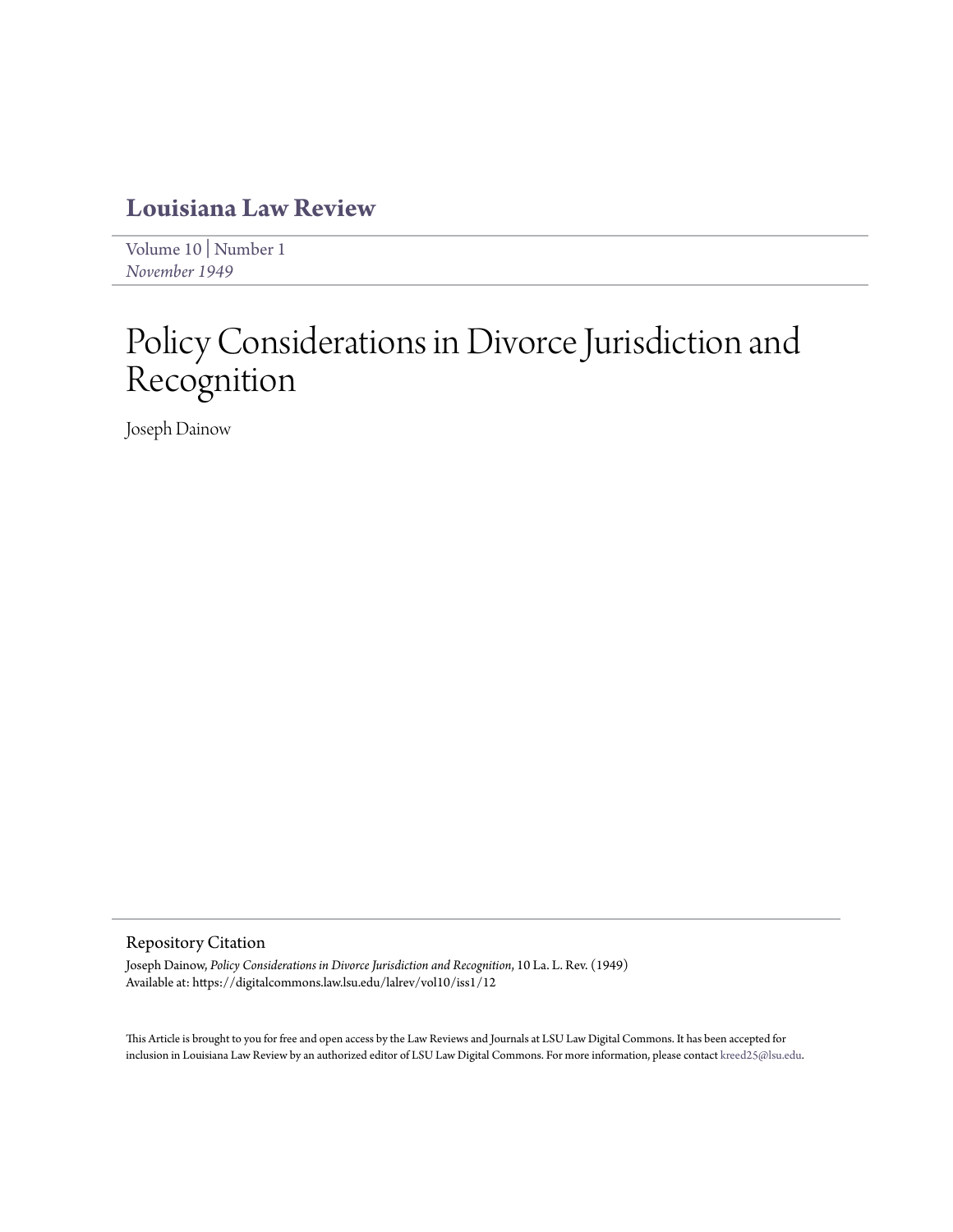## **Policy Considerations in Divorce Jurisdiction and Recognition**

#### *Joseph Dainow\**

The problem of the so-called migratory divorce has existed for a very long time in the United States, but has become more and more serious and aggravated as a result of the bargain counter divorce mills which have been operating for local profit in a few states. To some extent, the migratory divorce is inevitable in the American constitutional system under which each state has almost complete sovereignty in the field of private law; as long as there is a fairly common basis and general uniformity of social policies (and, possibly, also a consideration for national interests), there is no serious problem about migratory divorce. However, for a long time the Supreme Court of the United States has felt that certain individual states were placing their selfish profit interest so far out of proportion to the national interests that federal policy interference was both warranted and justified.

In a variety of situations the Court has taken the position that when there arises a conflict between the interest of one state and the interest of another state, or a conflict between the interest of one state and the general interest of all the states, it raises a question which is properly one for examination and determination by the Supreme Court of the United States. It was on this basis that the Court led up to the unexpected decision in *Haddock v. Haddock,'* which came in 1906 as a shock and a surprise to the legal profession.

There always were, and will continue to be, the conflicting objectives in connection with the migratory divorce problem. On the one hand, the local jurisdiction of each state in the matter of divorce and the need to permit a person to obtain a divorce in the place where he is established; on the other hand, the need for stability and certainty in the status of people who have once been married so that the same person should not be treated as married in one state but unmarried in another state (as well as all the further incidents of this kind of situation). Similarly, two conflicting policies have been motivating the United States

**. [54]**

<sup>\*</sup> **Professor of Law, Louisiana State University. 1. 201 U.S. 562, 26 S.Ct. 525, 50 L.Ed. 867 (1906).**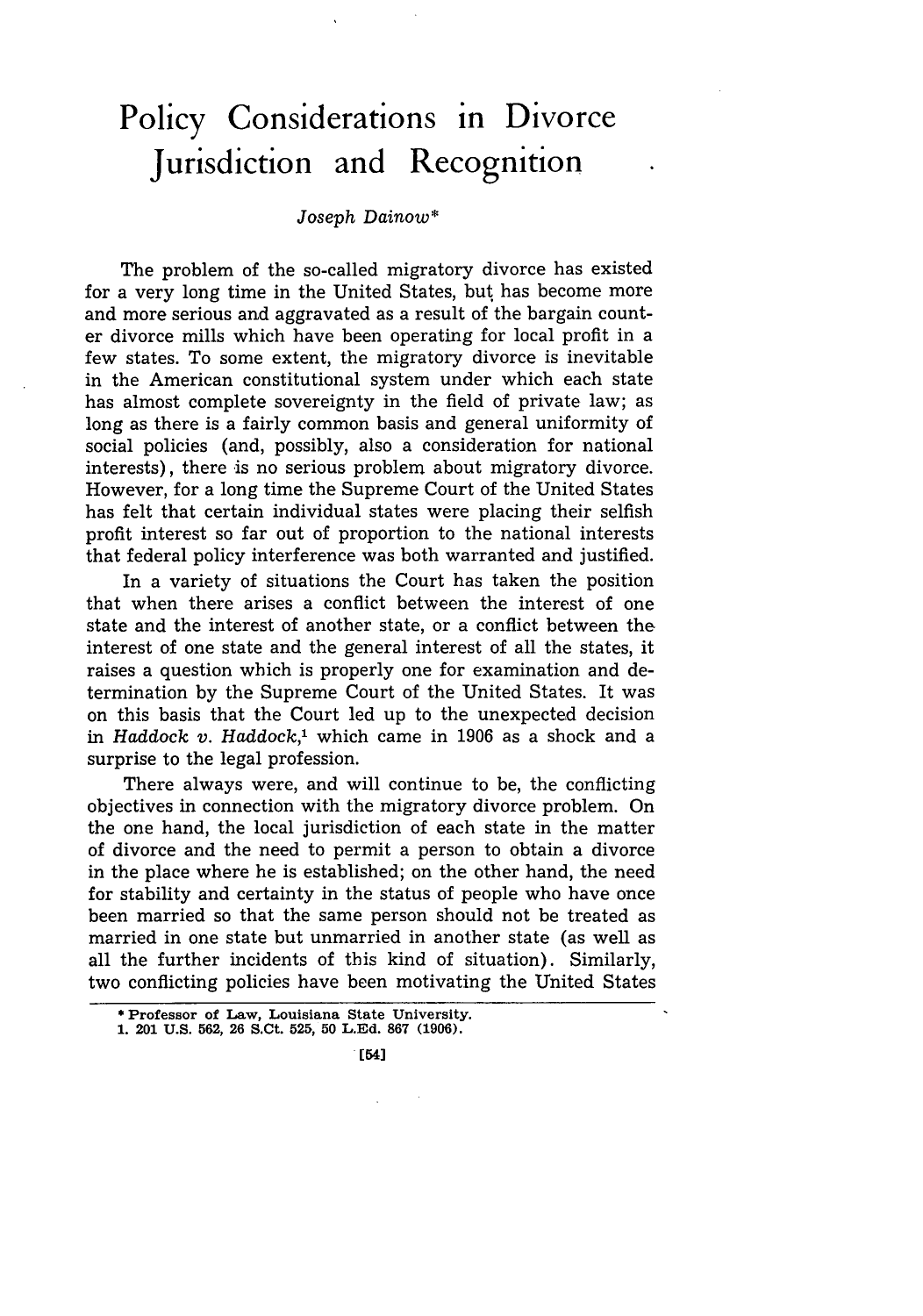Supreme Court: one policy aiming to discourage the migratory divorce altogether; another policy seeking to maintain uniformity of status.

To discourage migratory divorce, thereby precluding so many of the problems regarding uniformity, without interfering with the local jurisdiction of the states, seems to have been the combination of policy considerations which moved the Supreme Court of the United States to render the *Haddock* decision and enter the policy field on this question. They used the "full faith and credit" clause of the Constitution, in an effort to discourage the seeking of a divorce in a state which was the domicile of one spouse with no other jurisdictional contact, hoping that the threat of withholding compulsory recognition in another state would be a sufficient deterrent to discourage migratory divorce.

The failure of this policy to accomplish the desired objective was evident long before the Supreme Court made the admission in the Williams cases.<sup>2</sup> However, while admitting the failure of its *Haddock* policy, it still held on to the "full faith and credit" device to support the shift in its position-giving up to some extent the objective of discouraging the migratory divorce and accepting with resignation the position which makes at least for more uniformity of status.

Meanwhile, the Court had already started to develop the policy of emphasizing uniformity (rather than discouragement) by means of the "res adjudicata" device in the *Davis* case.3 From this and similar decisions, $4$  it was but one big step further to hand down the decisions in the *Sherrer5* and Coe6 cases, which might be taken to indicate a position of retaining at least the policy of uniformity even if the policy of discouragement has failed.

However, it can hardly be said that the Supreme Court has given up completely the *Haddock* general policy (of discouragement) in favor of the *Williams* and *Sherrer* policy (of uniformity) by reason of a changed opinion of the basic question. In view of the continuous attempts of the Supreme Court to establish national standards in certain areas of family relations, and in view of the almost universal complaints about the evil effects of migra-

**<sup>2.</sup> Williams** v. **North Carolina I, 317 U.S. 287, 63** S.Ct. **207, 87 L.Ed. 279 (1942); Williams v. North Carolina II, 325 U.S. 226, 65 S.Ct. 1092, 89 L.Ed. 1577 (1945).**

**<sup>3.</sup> Davis v. Davis, 305 U.S. 32, 59 S.Ct. 3, 83 L.Ed. 26, 118 A.L.R. 1518 (1938).**

**<sup>4.</sup> Treinies v. Sunshine Mining Co., 308 U.S. 66, 60 S.Ct. 44, 84 L.Ed. 85 (1939).**

**<sup>5.</sup> Sherrer v. Sherrer, 334 U.S. 343, 68 S.Ct. 1087, 92 L.Ed. 1429 (1948).**

**<sup>6.</sup> Coe v. Coe, 334 U.S. 378, 68 S.Ct. 1094, 92 L.Ed. 1451 (1948).**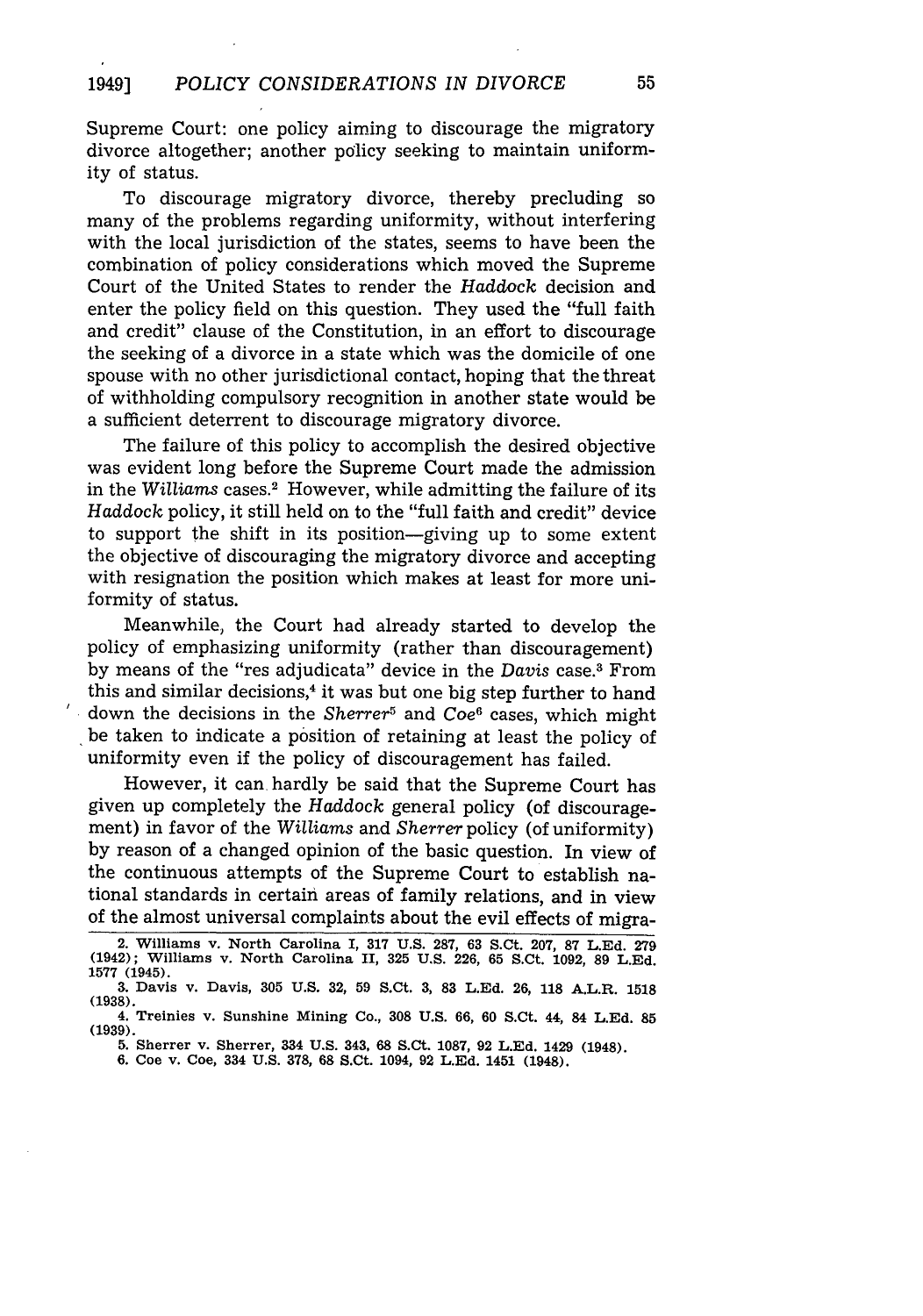tory divorce, it is not stretching the point to say that the earlier policy of discouraging migratory divorce would still be preferred over the narrower policy of uniformity. The latter encourages the easy divorces by stabilizing the status of the individuals affected thereby. The inability to achieve full results on both scores (discouragement and uniformity) does not necessarily resolve itself into an acceptance of the lesser of the two objectives.

If there is a generally desired policy of discouragement and stabilization, and if the Supreme Court's activity in this field is appropriate, then careful examination might be made of the possibility of using the "due process" clause of the Constitution to accomplish the purpose. It is conceded that the "full faith and credit" clause, in the way that it was applied, has not succeeded.

It has been recognized almost universally, and newly asserted in the Rice case<sup>7</sup> by the Supreme Court of the United States, that the only proper basis for the exercise of divorce jurisdiction is the domicile of at least one spouse. Under ordinary circumstances it would not be necessary to qualify the word "domicile" as meaning *bona fde* domicile; however, it can be very important in the present connection.

In the long-standing case of *Pennoyer v. Neff,8* the Supreme Court established the due process device to protect non-residents from an improper exercise of authority by the courts of one state. A state statute conferring jurisdiction upon its courts was unavailing to create jurisdiction where none existed, and that kind of a judgment was therefore null and void, even in the state which rendered it.

If bona fide domicile of the plaintiff spouse is considered a minimum jurisdictional fact for the entertaining of a divorce suit against the nonresident defendant, in accordance with the *Williams* cases and the *Rice* case, then the divorce rendered in a state which is not the bona fide domicile of one spouse might be considered null and void as violative of due process. The fact that a local statute purports to confer jurisdiction on the basis of a few weeks residence would then be unavailing to give even local validity to a judgment rendered in violation of this interpretation of the due process clause.<sup>9</sup>

When the selfish interests of a few divorce-mill states conflict so seriously with the general governmental interests of so many

**<sup>7.</sup>** Rice v. Rice, **336 U.S.** 674, **69** S.Ct. **751, 93 L.Ed. 770** (1949). **8. 95 U.S. 714, 24 L.Ed. 565 (1877).**

**<sup>9.</sup> There would still be the problem** of **estoppel against the defendant who made a general appearance.**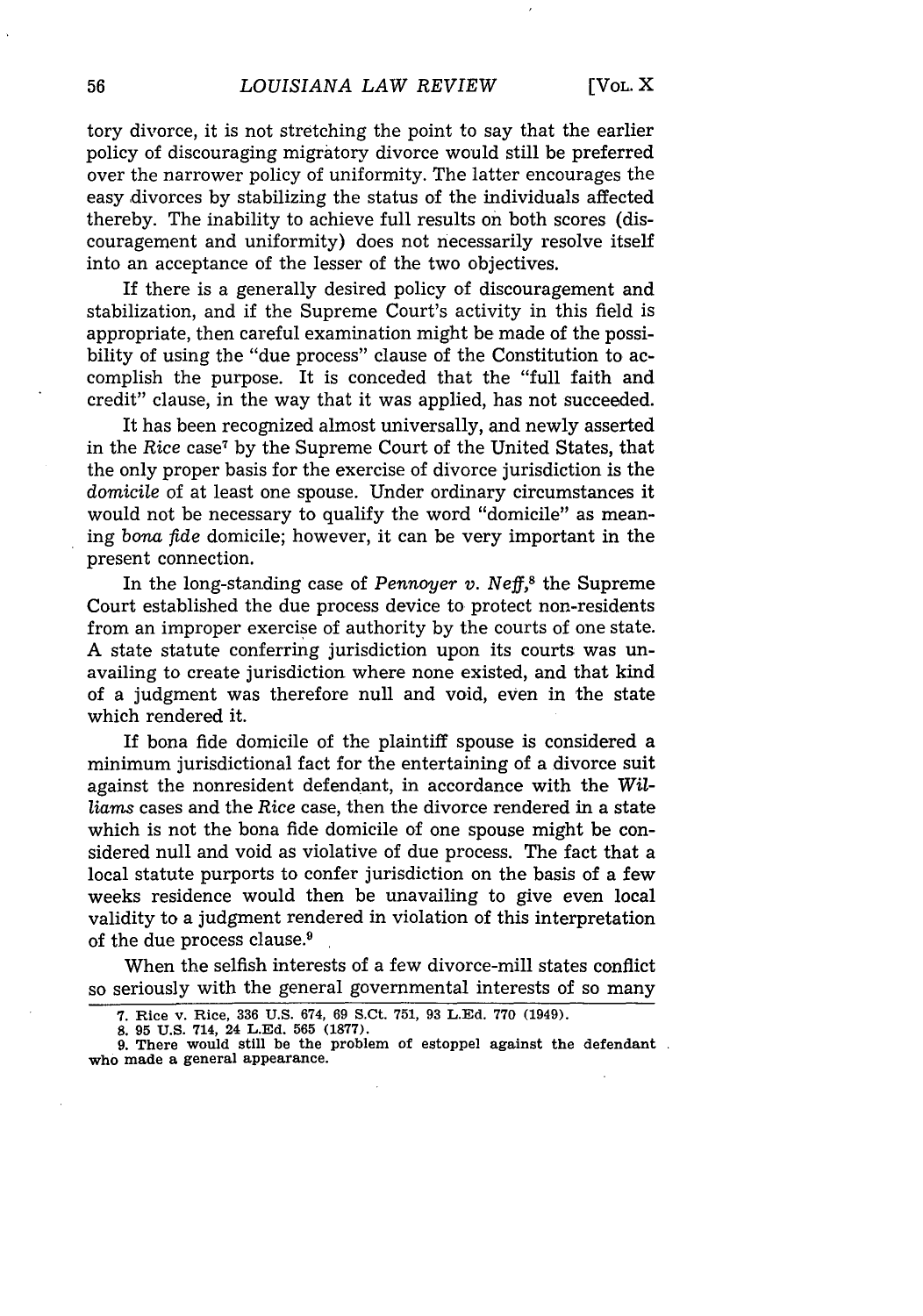other states, as well as with the general welfare of the whole country, it must needs be a proper subject for the Supreme Court's examination and determination. The Court's latest decision in the *Rice* case picks up where the *Williams* cases left off, and now brings in the emphasis on "bona fide domicile" for full faith and credit purposes. With the further development of this concept as a necessary jurisdictional fact, the Court might consider the res adjudicata idea of the *Sherrer* and *Coe* cases as yielding to the still later developments on the essentials for jurisdiction-just as the *Andrews* case<sup>10</sup> yielded to subsequent collateral developments of the law on finality of jurisdictional findings.<sup>11</sup> The jurisdictional fact of bona fide domicile might thus become a requirement for due process in a divorce suit against a nonresident spouse who could allege deprivation of his or her rights by reason of the forced change in marital status (personal, financial, social, and so forth). Further, and in due time, children and other third persons could complain about the deprivation of their property rights.

Thus, if a court in State F-2 denied recognition to a divorce rendered in State F-1 on the ground that jurisdiction was lacking because there was no bona fide domicile, or conversely, if the court in State F-2 did recognize the decree of F-1 whose jurisdiction was predicated upon a questionable domicile, the matter would 'then have to be taken to the Supreme Court of the United States on the issue of bona fide domicile. There are certain undisputed minimum and universal tests of domicile which would be utilized by the Court as a starting point, and in its decisions it could develop a pattern of standards for domicile which would necessarily have to be observed by the state courts in their subsequent treatment of such problems. This would not be unlike the way in which the Supreme Court has established standards for the determination of questions (for example, what constitutes "doing business") under the due process clause regarding jurisdiction over nonresidents in a variety of other kinds of cases.

Proposals for the better stabilization of the institution of marriage and the discouragement of easy divorce have ranged over a wide variety of devices, from federal legislation fixing universal bases for divorce jurisdiction in all states, to international treaties establishing bases for reciprocal recognition of foreign-country divorces. The possibility of uniform legislation being adopted in all the states is out of the question by reason of

**<sup>10. 188</sup> U.S. 14, 23** S.Ct. **237, 47 L.Ed. 366 (1902).**

**<sup>11.</sup> In the case of Sherrer v. Sherrer, 334 U.S. 343, 353, 68 S.Ct. 1087, 1902, 92 L.Ed. 1429, 1437 (1948).**